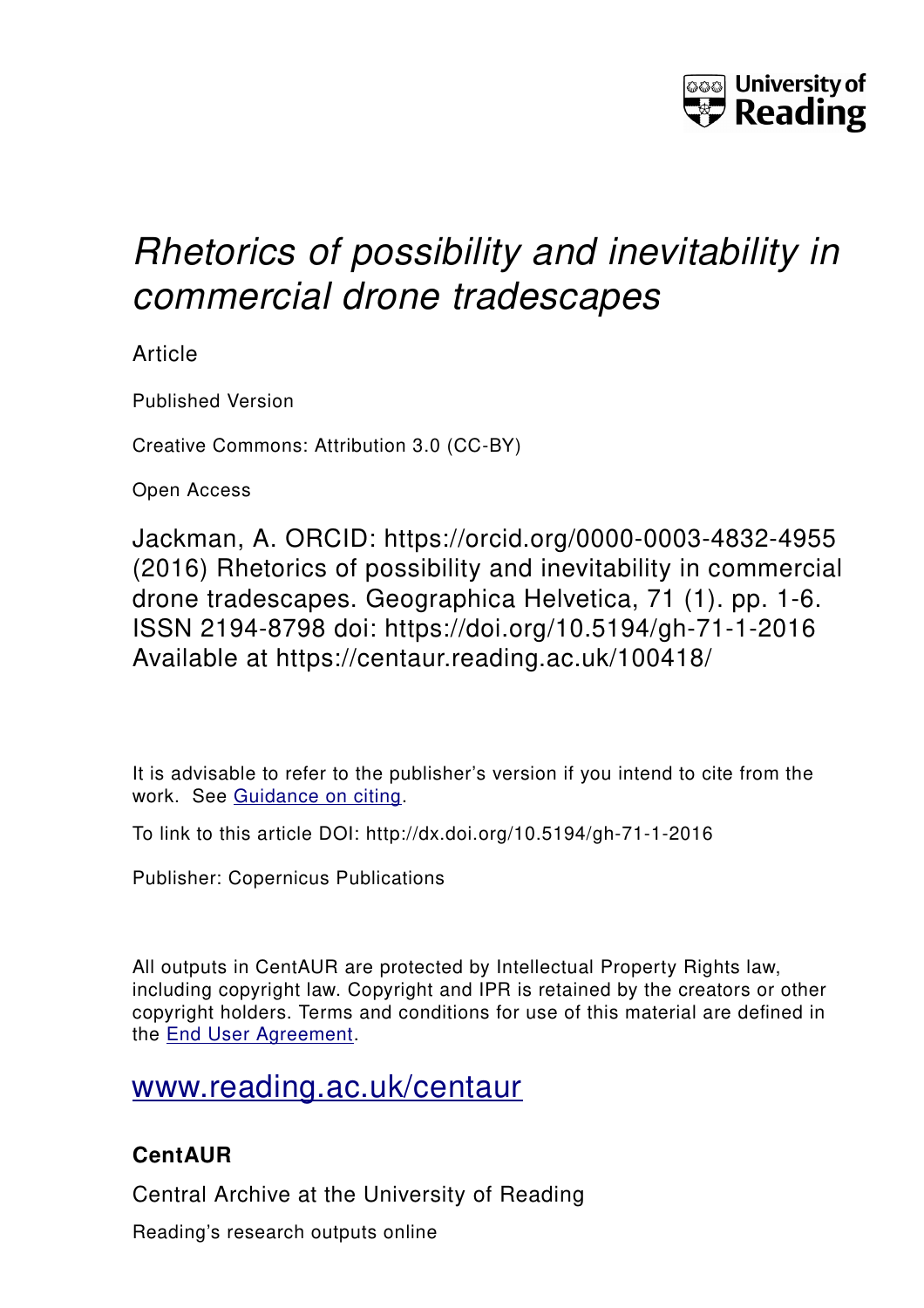<span id="page-1-0"></span>Geogr. Helv., 71, 1–6, 2016 www.geogr-helv.net/71/1/2016/ doi:10.5194/gh-71-1-2016 © Author(s) 2016. CC Attribution 3.0 License.



## + GEOGRAPHICA HELVETICA +

### **Rhetorics of possibility and inevitability in commercial drone tradescapes**

#### **A. H. Jackman**

PhD Candidate, Human Geography, University of Exeter, Exeter, UK

#### *Correspondence to:* A. H. Jackman (ahj203@exeter.ac.uk)

Received: 16 October 2015 – Revised: 10 December 2015 – Accepted: 18 December 2015 – Published: 15 January 2016

**Abstract.** Drones have been posited as the "signature device of the present moment" (Noys, 2014). Whilst research into the proliferation of drones in military and defence spheres is gaining notable momentum, drones in commercial and "civilian" contexts "have remained widely unnoticed in academic research" (Klauser and Pedrozo, 2015:285). Complementing emergent scholarship in this area, this paper seeks to both explore and assert the trade show as a valuable site of (industry and advocacy) community "copresence" (McCann, 2011). Drawing upon empirical data, this paper unpacks the rhetorical framing of the commercial drone in the tradeshow environment. In so doing, it explores two dominant rhetorical framings, or "techniques of imagination" (Kinsley, 2012:1559), of the commercial drone: those of possibility and inevitability. Such an analysis seeks to respond to calls advocating further attention to the "making of the drone", prior to its "functioning" (Klauser and Pedrozo, 2015) and end-point applications.

**1 Rhetorics of possibility and inevitability in commercial drone tradescapes**

Lanyard and programme in hand, I'm through to the exhibition floor and free to roam. There is a maze of stalls ahead: they're encased in a (gimmicky) theme – there's a high top circus tent, bunting, a woman on stilts – it's a curious scene. I consult the floor plan. Outlined are a methodical grid of stalls, seminar spaces, and designated coffee and networking points. The channels start to busy up. The ringmaster begins his announcements, bellowing: "Browse the stands, full of technological wonders and delights. The opening talk will begin in 30 minutes in the big top, at the other side of the hall". I wander through this winding tradescape. There is a palpable momentum in the hum of hopeful conversation. The atmosphere is "electric", "buzzing", like the "micro drone" being demonstrated one stand over. A passer-by watching the display quips, "Let's hope that sucker doesn't hit us now", and laughs. Stands are adorned with application information, prototype platforms and sensors. This space is a hive of

commercial and civilian drone activity; the underbelly of the burgeoning opportunity-scape of the reimagined and rebranded "good drone". Within the maze of stalls are several designated seminar spaces, open-air but cordoned off. Parallel sessions run almost continuously throughout the day. Presentations range from pitches for a "brand new" or "game-changing" capability or operation, to tackling key topics on the commercial drone agenda. In a session exploring "payloads of the future" I jot down a speaker's remark: "technology always wins". Inevitability?, I scribble. I regroup over coffee, leafing through the trade magazines amassed. An advertisement reads, "Unmanned. Unlimited". I dog-ear the page. Back again tomorrow.

– Excerpt from author's fieldwork diary

#### **2 Trade spaces of the commercial drone**

The brief vignette that opens this paper is an excerpt from a fieldwork diary kept at an industry event, "The Commercial UAV Show" (CUS), held in London, UK, in October 2014.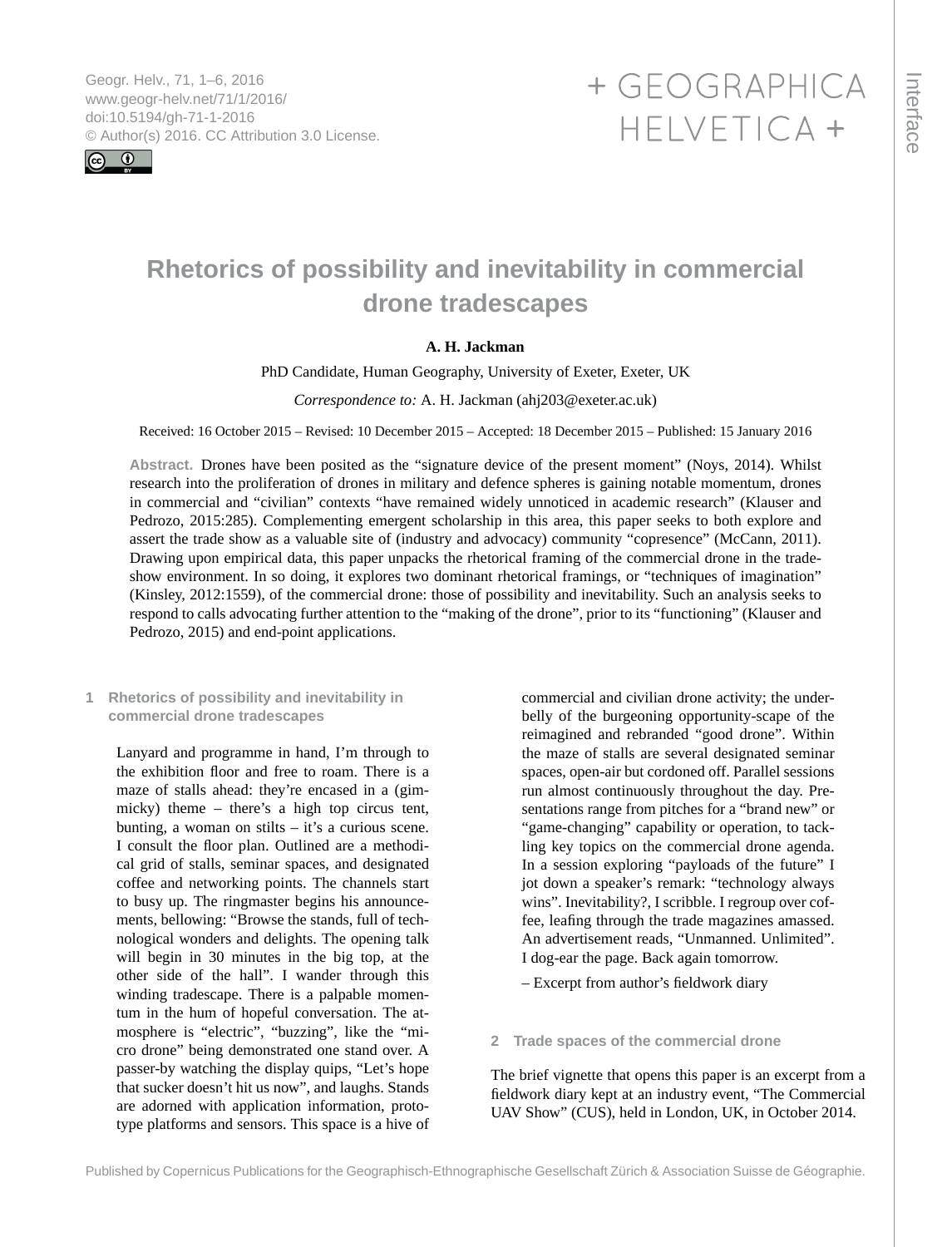

**Figure 1.** The Commercial UAV Show (CUS) 2014. Source: author's photos.

Building upon this, and supplementing it with fieldwork experience at several additional commercial drone trade shows, in what follows this paper first introduces the site of the trade show, asserting its importance as a space through which to aid emergent explorations of the commercial drone.<sup>1</sup> It then provides initial reflections on an investigation of the presentation and framing of small commercial and civilian drones in the trade show. In so doing, it briefly unpacks two lenses through which the commercial and "civilian-use" drone was framed, presented, packaged and sold, in the trade environments encountered, namely the rhetorical framings of inevitability and possibility.

Trade events, exhibitions and "expos" are gatherings of industry partners, including manufacturers and serviceproviders, as well as representatives from the wider drone community, such as regulators and policy-makers, trade associations, advocacy groups, universities and end users. Such sites of "copresence" and "transfer" (McCann, 2011) are publicly positioned as spaces in which to "establish partnerships, deliver knowledge transfer and encourage growth within the UAV industry" (SkyTech, 2015a). These events can thus be understood as "soapbox" spaces or forums for the "key actors" in the industry, seeking to "define, understand and ultimately integrate UAVs into the commercial sector" (SkyTech, 2015b). As such, these spaces encompass a range of rhetorical framings through which various parties seek to understand, reimagine and rebrand the commercial drone. The trade show could thus be considered akin to a barometer, reflecting the (changing) industry mood around particular topics, debates and rebuttals on the commercial drone agenda.

As a notable site of congregation for the commercial drone advocacy community, trade shows act as a valuable space or window of access into this emergent tradescape and the questions that accompany the (often hidden) activities involved in the "making of the drone" (Klauser and Pedrozo, 2015) more widely. As such, a reflection upon trade-show framings, atmospheres, encounters and materials collected contributes to the wider project of a critical exploration of the industries, institutions and discourses of reimagining and rebranding that enable the functioning and proliferation of drones in commercial and civilian settings. $<sup>2</sup>$  Like the approaches that have</sup> been adopted by those "attentive to the competing ways in which drone warfare is made sensible", this paper seeks to explore the rhetorical framings through which the commercial drone is "assembled, seen and experienced" (Van Veeren, 2013) in the trade show. In so doing, this paper draws upon recent approaches advanced in policy-mobilities literature advocating further reflection upon "the processes, agents, and institutions involved in mobilizing . . . policy ideas" (Mc-Cann, 2011:109). Following Crampton's (2015:4) assertion that the commercial drone "market is being created on an ongoing basis", this paper supplements such work with an exploration of the trade show as a (key) component site of these wider "performing markets". In so doing, it seeks to explore the "forms of knowledge", "practices, [and] technologies" of the trade show, those which constitute the geographies and "circuits of [drone] knowledge" (McCann, 2011:109, 112) in the tradescape more widely.

In addition to acting as a window into the wider commercial drone tradescape, trade shows are also significant

<sup>&</sup>lt;sup>1</sup>The trade shows attended and discussed in this piece are The Commercial UAV Show 2014, Sky Tech 2015, and The Commercial UAV Show 2015, each held in London, UK, between October 2014 and October 2015. Each event attracted from 1000 to 2350 attendees, and showcased from 60 to 85 exhibitors (Coverdrone 2015; CUS 2015a, b). These events form part of a wider global event landscape, in which a growing number of trade events centred on the commercial drone are emerging. Events of different scales, but boasting similar exhibitor and seminar profiles, have taken place across numerous countries globally, with many more booked ahead (see <http://Dronesdrones.com> event calendar).

<sup>2</sup>Whilst trade shows are a valuable lens through which to reflect upon the commercial drone, the wider tradescape is of course comprised of a series of sites and networks. Explorations of the research and development (R&D), manufacture process, funding and other aspects of the commercial drone's political economy (akin to Hall and Coyne, 2014, on the political economy of military drones) would valuably complement this investigation (on this, see Crampton, 2015, on emergent commercial drone economies).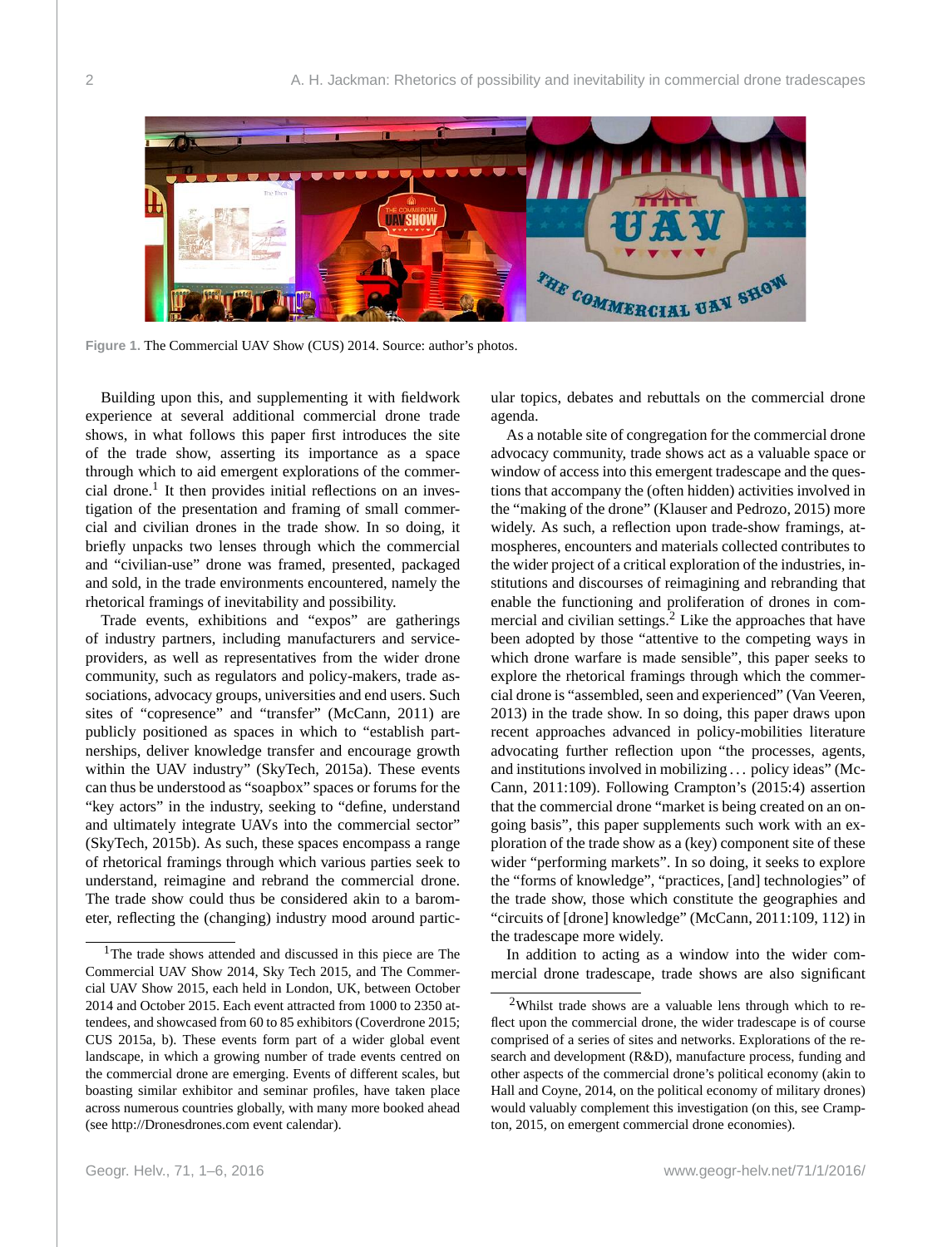in that they provide an opportunity or site to consider the drone anew. Rather than reflecting upon the drone "in theatre" or in action – as it collects aerial imagery, senses, and navigates the  $air - as$  it performs, the drone can instead be considered prior to its end-point. This reframing is not to discredit the valuable and fruitful reflections regarding the (implications of the) "functioning of the drone" (Klauser and Pedrozo, 2015), but to supplement these by critically attending to earlier, formative and distinct stages of the drone's life course. In so doing, this paper seeks to reflect upon the spaces in and rhetorical framings through which the commercial drone is narrated and made possible: the commercial drone tradescape.

Whilst the trade show encompasses a variety of competing narratives, discussions of the commercial drone were predominantly framed in terms of risks or opportunities.<sup>3</sup> The former included focuses upon safety, responsibility, insurance and regulation. These discussions included displays of frustration (discussed below) and the presentation of both potential solutions and rebuttals to frequently cited concerns. The latter, drone opportunities, appeared the dominant focus of the trade shows attended. Within discussions of the opportunities accompanying the commercial or civilian-use drone, platforms were recurrently framed as "tools for good" and as offering both utility and promise in the "domestic" airspace. The framings that appeared with the most fervent frequency across the events, however, were those of inevitability and possibility. For this reason, in what follows this paper explores and unpacks these two recurrent rhetorical framings.

#### **3 "Welcome to the future"**

The first lens through which the commercial drone was recurrently rhetorically framed at the trade show was as an inevitable technological tool. Following on from the "welcome to the future" banner adorning the event programme (CUS, 2014a), the drone was described as the "aerial apex", which will "become an invaluable tool", the "clear" or "obvious" choice for a plethora of solutions, and as "the natural evolution of aerial technology" throughout the trade shows (CUS, 2014b; SkyTech, 2015c). Such labels reflected a persistent and insistent framing of the drone as inevitable: an unrelenting force of possibilities, which any regulatory tide cannot and ultimately will not quell. At times the drone was heralded as a kind of super-tool, boundlessly altering the reaches and realms of the possible. This was exacerbated by a number of speakers repeatedly stating that despite "regulatory barriers" or "hesitancy", "the technology always wins in the end" (CUS, 2014b; SkyTech, 2015c).

www.geogr-helv.net/71/1/2016/ Geogr. Helv., 71, 1[–6,](#page-1-0) 2016

Together such sentiments can be understood as reflecting a particular future "orientation" towards the unfolding path of the drone (Anderson and Adey, 2012; Kinsley, 2012; Mc-Cormack, 2012). This inflection of futurity can be considered alongside the work of geographers who have considered how "specific futures [are] made present", "embodied, experienced, told, narrated, imagined, performed, wished, planned, (day)dreamed, symbolised, [and] sensed" (Anderson and Adey, 2012:1529, 1533; Kinsley, 2012; McCormack, 2012). Such work seeks to attend to the "measures, registers, apprehensions, engagements and movements that appear to be important for understanding the unfolding of ... events" (Merriman, 2012, in Anderson and Adey, 2012:1530). The trade show can be understood as an event in which understandings of commercial drones are apprehended, framed and circulated through a series of rhetoric and affective mechanisms. These framings, including that of the *drone as inevitable*, can be considered precisely as these "engagements" significant in understanding the "imagined futures" (Anderson, 2010) at play in the unfolding of the technology's path.

In a paper exploring ubiquitous computing, Kinsley (2012:1554) unpacks "how particular visions of . . . future technology use are constituted". Drawing upon such an approach, this paper considers the rhetorical framings through which the commercial drone is envisioned at the trade show, and the role and relation of futurity in such *envisionings*. For example, accompanying the aforementioned heavy-handed, deterministic and somewhat dogmatic sentiments about technological inevitability, speakers and participants frequently used analogy in order to situate, foster familiarity and communicate the utility of the "changing tide, or should we say skies, that the drones bring" (CUS, 2014b). Here, organizations utilizing or advocating drones frequently drew comparisons with the mobile phone, asserting "as people become more aware of the benefits, they're less worried about someone watching them ... It's like locational tracking on the cell [mobile] phone, versus the value of having the cell phone" (CUS, 2014b). As Rothstein (2015) notes, drawing upon analogous technologies to make the drone more palatable or familiar is also commonplace across wider discussions of the technology. In unpacking the recurrent utilization of four technologies as analogical devices frequently drawn upon in drone discussions (the automobile, aircraft, computer and robot), Rothstein (2015:1) describes the careful reduction of history to a "single story". This carefully crafted "reduction" was not only evident but rampant across the tradescape, where the nuances and complexities associated with the (airspace) integration of the commercial drone were often brushed over and rearticulated in relation to established and familiar technologies, responses and refrains. In drawing upon ubiquitous and mainstay devices, various advocates sought to "naturalize" the drone, framing it as "not a totally radical departure, but an infrastructural evolution" of technologies before it (CUS, 2014b). By employing analogy, advocates rhetorically conceded that whilst no technol-

<sup>&</sup>lt;sup>3</sup>In exploring the narratives and discursive imaginings of the commercial drone in the tradescape, this paper acknowledges the "vested interests" (Kinsley, 2012:1565) in the (drone) technology, in this particular context, by particular actors (see Dissent, 2014).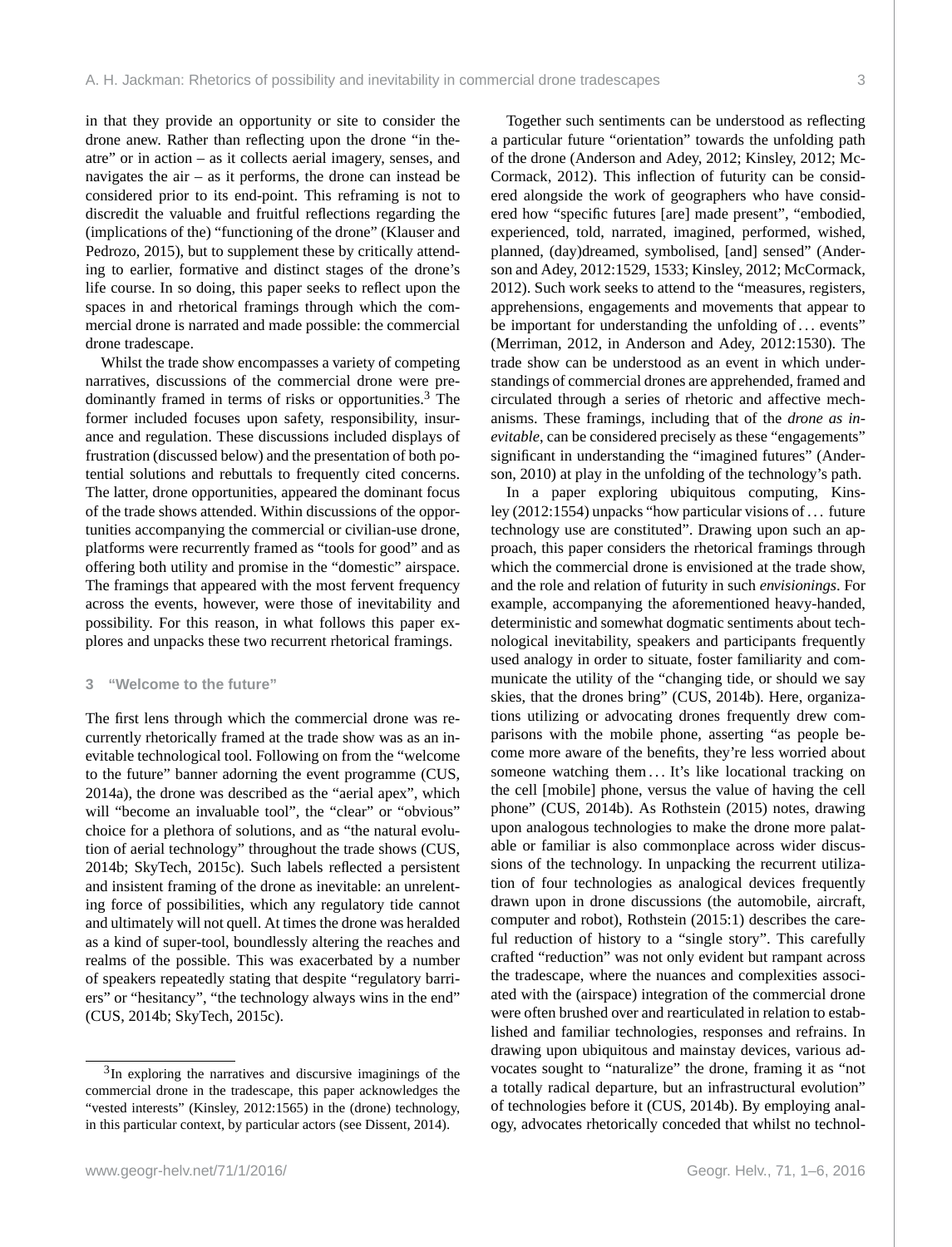ogy is risk-free, any such (alleged) risk is outweighed by the "almost unimaginable benefits" (CUS, 2015c) that the drone may yield, demonstrating the risk–reward compromise accompanying many technologies. The positioning of the drone as inevitable was often accompanied with a further rhetorical framing of the drone as a device altering the very possible.

#### **4 "The best possible awaits"**

The second lens through which the commercial drone was recurrently rhetorically framed at the trade show was that of possibility. The question of possibility first emerged in the pitching of the trade show as a space in which to explore and "demonstrate the endless possibilities and advantages that UAVs can offer the commercial sector" (CUS, 2014b). The focus on the commercial "drone-possible" then persisted in the event welcome address, with one speaker praising the event's approach to "infinite [drone] possibility", boldly asserting that the commercial drone industry was currently "only scratching the surface of the possible" (CUS, 2014b).

As the event continued, case studies of numerous small commercial and "civilian" drone applications – both operational, trialled, under development and envisioned – were showcased. Such envisionings utilized particular "techniques of imagination" (Kinsley, 2012:1559), drawing upon a sense of the possible as that of an unlimited space of uses not yet recognized, in order to frame the drone. Like other emergent technologies, these framings were often "animated by the circulation of hopes in and for possible or potential future benefits" (Anderson, 2007:157). In so doing, the showcased drone was framed to be understood in terms of its potentiality and promise – as an "invaluable tool" (SkyTech, 2015c) which facilitates both that which "was not possible before" and that which "we never thought possible" (CUS, 2014b; SkyTech, 2015c). This sentiment was reflected in the drone being frequently designated as the "disruptive technology of the moment" (CUS, 2014b), altering the realms and reaches of the possible. Such bold statements and visions were accompanied with a series of romanticized idioms, from "the sky's the limit", "if you can imagine it, it's possible", "[drones] give you a new perspective", "nothing's impossible", to "the best possible awaits" (CUS, 2014b). Akin to the previous framing of the drone as inevitable, the *drone as possible* also encompassed a form of futurity, with such visions and techno- "orientations" being framed in terms of (future) expectation and promise (Anderson, 2007; McCormack, 2012).

Accompanying these boundless and frontierless imaginations and envisionings of the drone possible, however, was a distinct narrative around what might limit or constrain the quelling of the "drone-possible". The "drone-possible" would, according to numerous speakers, be limited and undermined by both the "stilted" regulatory landscape and the ill-conceived actions of so-called "rogue actors" (CUS, 2015c; SkyTech, 2015c). The frustration around various unfolding regulatory landscapes was encapsulated in the recurrent refrain that "regulations will defeat possibilities" (CUS, 2014b), which was uttered three times in a single presentation by an advocacy group. The quelling of the possible was also attributed to irresponsible and "unscrupulous actions of some [users which] will spoil the vast opportunities for others" (CUS, 2014b). This stance was concretized in the mantra that circulated amongst industry and advocacy representatives that "the technology's not the problem – it can be misused, it's the person's intention" (CUS, 2014b).

In response to such sentiments, industry, regulatory and advocacy representatives proposed both (voluntary self-)regulation and public education. Representatives stressed the importance of adopting and publicizing the "necessary safety precautions" (CUS, 2014b). In addition to supporting efforts to highlight existing regulation, advocates promoted and shared particular avenues of guidance and self-regulation in order "to avoid the incident that ruins it for everyone else" (CUS, 2015c). When pressed in questions about unsafe operation or misuse, speakers often reframed the conversation to emphasize the importance of instead addressing the public perception of drones. In so doing, advocates illustrated their focus on "win[ning] the public over" by "demystify[ing] the landscape" and "addressing the[ir] misconceptions" (CUS, 2014b). This refrain of demystification or "drone destigmatization" (CIC, 2012) was stressed by various event participants and attendees, from advocacy groups to end-user organizations. It seemingly centred around stressing that "this is not a risky technology anymore, [but] a proven technology" (CUS, 2014b). As such, users and manufacturers were encouraged to "sell the value of UAVs and concentrate on good news stories" (CUS, 2014b), in order to allow the "drone-possible" to be unlocked.

As intimated in the opening vignette, The Commercial UAV Show 2014 was encased in a circus theme. Entering the maze of stalls and being greeted by a costumed ringmaster<sup>4</sup> initially felt a curious scene. This sentiment is reflected by correspondent Morley Safer, who, in a press piece exploring whether "the skies of the future will be filled with buzzing [commercial] drones", remarked that "to the first time visitor, the drone show [trade show] is part sci-fi, part video extravaganza, and part old-fashioned sales pitch" (CBS News, 2014). Upon reflection, however, this curious "extravaganza" acted as something far more than a mere backdrop or prop, and rather embodied and reflected precisely the event's mantra: that of possibility – the commercial "dronepossible". The circus-scape is one filled with "techniques of illusion" (Bouissac, 2012:50) and magicians "doing the impossible" (Aronson, 2013, in Rolfe, 2014:1608). Like the circus with its illusions, the trade show presents the drone as that which makes the seemingly impossible [task] possible.

<sup>&</sup>lt;sup>4</sup>To see high-quality photographic event coverage, see Totally Unmanned (2014).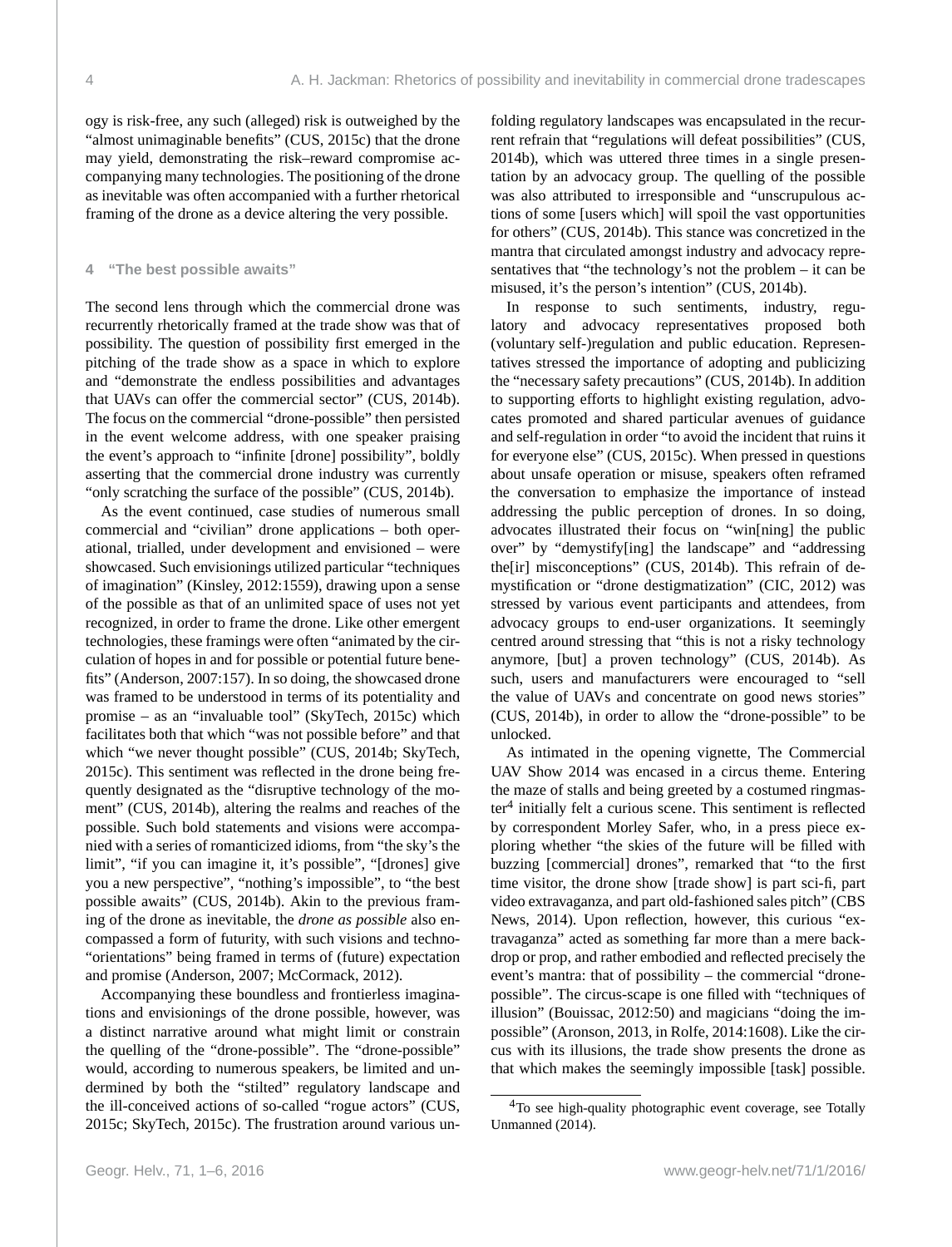Both are sites of choreographed performance: rehearsed, routinized, polished acts and persuasive (sales) pitches. From the intermingling of people on stilts to the drone taking "selfies" (a.k.a. "dronefies"), the circus-themed trade show was a choreographed site of spectacle, illusion, wonder and excitement. The circus scene and theme thus felt like a metaphor and embodiment of the rhetorics of possibility circulating in the commercial drone trade show itself.<sup>5</sup>

#### **5 Moving forward**

The most important thing is to focus on what's below the drone – commercial viability dictates all" (CUS, 2014).

Together the trade-show framings of the commercial drone, in terms of inevitability and possibility, may be understood as united by an undercurrent of techno-fetishism. The tendency to fetishize the military drone has been explored by Shaw (2011:8), who, drawing upon Marx, demonstrates the presentation of the military drone as "devoid of social relations", which are instead "mystified and masked" (see also Shaw and Akhter, 2012). In so doing, it is argued that the military drone is "present[ed]... as an autonomous agent, isolated from the imperial and military apparatus behind it" (Shaw and Akhter, 2012:1501). This approach to understanding the "fetishized" and "masked" drone may arguably also be applied to the commercial drone, which is, at the trade show, often presented and heralded as a technological solution bar none in lieu of sustained critical interrogation of the concerns associated with such aerial integration. Similarly, scope remains to further interrogate the unfolding of the narratives and imaginations of the commercial drone within and beyond the trade show. As such trade events have both a notable press and social media presence, an exploration of both the distilling and creation, and the circulation and amplification of such sound bites, slogans and buzzwords may also prove fruitful in supplementing critical explorations of the commercial drone more widely.

#### **6 Concluding remarks**

We're looking at the future ... And whether we like it or not, the future is looking back at us" (Morley Safer in CBS News, 2014).

This paper has sought to assert the trade show as both a valuable site and lens through which to explore the commercial drone tradescape, and to attend to the drone at an earlier stage in its life course, one that arguably fuels the proliferation of its end-point applications and operations. In so doing, it has offered a brief reflection upon the framing of the commercial drone in the trade-show environment. By introducing two rhetorical framings through which the drone is recurrently portrayed and understood in these environments, those of inevitability and possibility, it has sought to reflect upon the modes of "practices, representations, and expertise" (Mc-Cann, 2011:120) through which the reimagined, rebranded and "destigmatized" "good drone" is presented in the trade environment. Drawing upon fieldwork material, it has explored the trade-show framing of the drone as a powerful, inevitable and limitless solution, to tasks both known and unknown. In so doing, it has pointed to the value in further exploring the techno-fetishist "mystification" and "masking" of the "implications of [commercial] drones . . . how they act" (Klauser, 2015) moving forward.

Described as the "signature device of the present moment" (Noys, 2014), the drone is a technology whose path is still very much unfolding. Trade shows provide both a window of access and a lens through which to consider the rhetoric and aesthetic framings propelling the proliferation of the commercial drone. A speaker at The Commercial UAV Show 2014 proclaimed, quoting Peter Drucker, that "the best way to predict the future is to create it". Reflecting the wider imaginations and framings of technological inevitability and possibility, this quote was met with resounding applause. By beginning to attend to such sites, framings and imaginations, this paper has sought to offer a reflection of the commercial drone as a significant emergent technology "poised between 'reality and dream, present and future, fact and fiction"' (Hayles, 2004, in Anderson, 2007:158).

**Acknowledgements.** I would like to thank my PhD supervisors, Sean Carter and Pepe Romanillos, and the anonymous referee, for their valuable comments and support. Thanks also to Francisco Klauser and Silvana Pedrozo for organizing the conference "Power and Space in the Drone Age", at which this paper was originally presented.

Edited by: B. Korf Reviewed by: one anonymous referee

#### **References**

- Anderson, B.: Hope for nanotechnology: Anticipatory knowledge and the governance of affect, Area, 19, 156–65, 2007.
- Anderson, B.: Preemption, precaution, preparedness: Anticipatory action and future Geographies, Prog. Hum. Geog., 34, 777–798, 2010.
- Anderson, B. and Adey, P.: Guest editorial, Environ. Plann. A, 44, 1529–1535, 2012.
- Aronson, S.: The illusion of impossibility, in: Magic in Mind: Essential Essays for Magicians, edited by: Jay, J., Vanishing Inc., US, 35–37, 2013.

<sup>5</sup>The association between the drone and the circus (aesthetics, atmospheres) is also evident outside of the trade environment, in, for example, the Cirque du Soleil's collaborative performance piece (YouTube, 2014), and Air's upcoming "Drone Circus" (BBC, 2015).